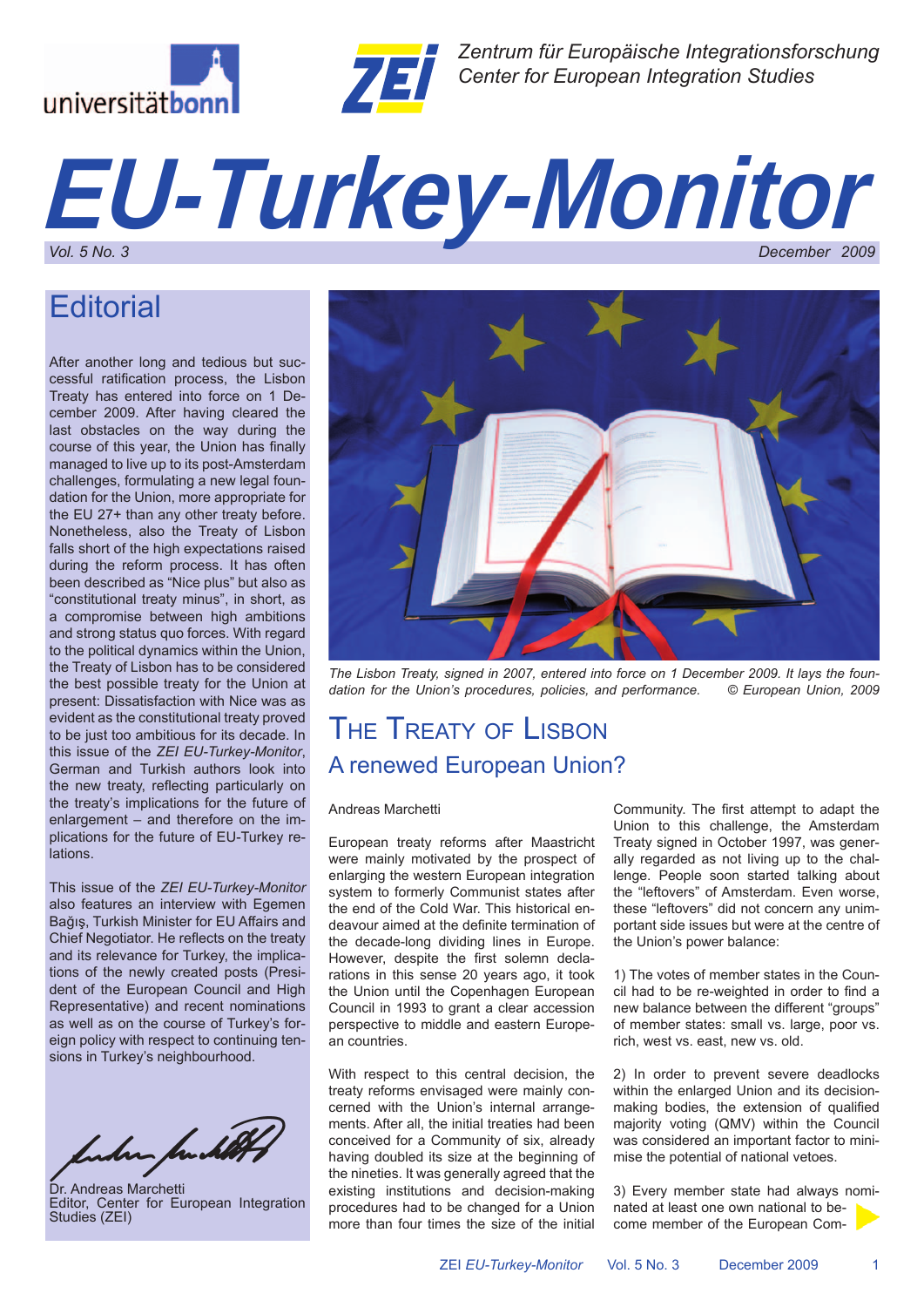mission. With enlargement in view, an equal enlargement of this central European Union body conflicted with the necessity to guarantee a streamlined and efficient Union even after enlargement. Already the distribution of portfolios would not necessarily correspond to political necessities in case each member state retained its own Commissioner.

The Treaty of Nice was supposed to overcome and solve the "leftovers" of Amsterdam. However, also this treaty did not live up to expectations. Accordingly, heads of state and government soon launched another reform effort at the Laeken European Council in 2001. A "Convention on the Future of Europe" was convoked. The Convention under the presidency of former French president Valéry Giscard d'Estaing did not only try to tackle the Amsterdam "leftovers" but aimed at a substantial leap in European integration. It eventually proposed a draft Constitution for Europe, serving as basis for a subsequent intergovernmental conference that finally reached agreement on the text of the "Treaty establishing a Constitution for Europe" in 2004. By signing the constitutional treaty in October 2004, the Union should finally get the institutional setup and internal procedures it needed after the biggest ever enlargement round already realised in May 2004 with the entry of ten new member states. However, the solemn signing of the treaty in Rome did not become the second founding moment of European integration since the ratification process of the "European Constitution" did not only prove difficult  $$ it proved to be impossible to ratify the treaty in all 25 member states of the time: In two subsequent referenda in – founding member states – France and the Netherlands, the treaty was rejected in late May and early June 2005. After a two-year reflection period, even the most outspoken optimists and supporters of the constitutional treaty had to admit that the document would never enter into force. The German presidency in the first half of 2007 finally gave new impetus to the reform process by  $-$  at first reluctantly –accepting the necessity to re-start treaty negotiations and to say goodbye to some of the more ambitious provisions of the failed document. After agreement on a solid and detailled mandate for the intergovernmental conference, a new treaty could be negotiated under Portuguese presidency in the second half of 2007. The treaty was finally signed on 13 December 2007 in Lisbon.

The "reform treaty", modifying once again the Treaty on European Union and also changing the Treaty establishing the European Community (the latter is now called Treaty on the Functioning of the European Union), did not come into force without difficulties. To the contrary, the document encountered similar challenges as the constitutional treaty had experienced, although after the "disaster" of 2005 no European government dared to hold a popular vote on the document – with the exception of Ireland, having to hold a referendum due to its constitutional requirements. After all the efforts undergone, the result of the June 2008 referendum seemed to repeat history, as 53.4% of the Irish voting in the referendum expressed a clear "no".

Despite the similarities with the 2005 situation, the "new crisis" was quite different in scope and implications: The Irish "no" remained singular and the ratification process went on throughout the Union – almost unhampered. The "Irish exception" did not cause another "reflection period" or even a halt in the process. To the contrary, political leaders tried to make a second referendum in Ireland acceptable by considering specific "Irish" reservations – as expressed in the "no"-campaign – without having to change the text of the treaty. On 2 October 2009, 67.1% of the Irish voting in the second referendum then expressed a very clear "yes" in favour of the treaty, clearing the way for its entry into force.

Besides the "Irish patient", the treaty also had to surmount political obstacles in Poland and the Czech Republic and to overcome legal hurdles in Germany. Despite all these challenges, the Lisbon Treaty could finally enter into force on 1 December 2009, ending the Union's more than decade-long reform process. The central innovations brought about by the treaty can be summarised along three major intentions:

1) Solution of the Amsterdam "leftovers": In the case of QMV, the necessity to ensure a "triple majority" (Nice Treaty) – requiring specific majorities with respect to a) the number of member states, b) the weighted votes of member states and c) the total population represented by these states – has been abandoned in favour of a "double majority". Under qualified majority voting, an act of the Union now has to get the support of 55% of member states, representing 65% of the entire population of the European Union. In certain fields, the support has to be somewhat stronger, however, the former weighting of votes has been entirely abolished. In addition, the co-decision procedure has been strengthened; it is now the "ordinary legislative procedure" within the European Union. With the European Parliament having an equal say together with the Council, this also strengthens democratic governance within the Union. Finally, the Treaty also foresees a reduction of the size of the Commission to two-thirds of the number of member states. However, the treaty grants the European Council the right to deviate from this rule – as has already been done, mainly owed to Irish demands after the first referendum in 2008. Accordingly, the Commission still consists of 27 members – and not only 18. Nonetheless, the new treaty continues to foresee a smaller size for the Commission, a rule that can simply be applied with another decision of the European Council, once political circumstances allow for this change.

2) Reduction of the Union's "democratic deficit": The political will to tackle this problem is highlighted by integrating an entire title on "democratic principles" into the treaty. In substance, the further advancement of codecision making between Council and Parliament can be considered one of the central innovations to really strengthen democratic legitimacy. In addition, national parliaments have also been strengthened, in particular in the area of subsidiarity. Last but not least, rules for a citizens' initiative have been introduced: one million European citizens from a considerable number of member states now can call on the Commission to initiate a legislative process, taking into consideration the initiative's concerns.

3) Consideration of frequent criticisms against European integration: Many had rejected the constitutional treaty because it seemed to lead the way to a true European state. In order to counter this perception, the Lisbon Treaty has abandoned state-like vocabulary ("constitution", "minister for foreign affairs" etc.) and symbols (flag, anthem, motto) – without, however, abandoning major innovations of the constitutional treaty. In addition, general criticisms against "Europe" shall be surmounted by integrating frequent concerns into the treaty's text: items like "fair trade" and "social market economy" have now found their way into the treaty. However, this has not led to a fundamental change of the Union's traditional aims: "free trade" and a "competitive market economy" are named hand in hand with the new elements. Hence, the document seems to be less coherent and less clear than before by trying to include all sorts of political trends. The intention behind this is clear: If it is not – yet – time to talk of a European Constitution, the new treaty shall at least be a document for all of the Union's citizens.

Despite the shortcomings of the present treaty, a look back at the reform process highlights that the Treaty of Lisbon is the maximum that can be attained today: The Treaty of Nice was less convincing to many, the constitutional treaty proved to be too ambitious at the time. Therefore, the Treaty of Lisbon is clearly in line with the traditional quest for compromise within European integration – a compromise that advances the project without leaving anyone behind. In this sense, the new treaty might also be able to encourage and support new and innovative trends within the Union's policy making, now that the time of reforms on the primary law level is over. It will now be up to member states' governments, the new personnel at the helm of the Union and European citizens alike to advance the European Union in political terms. The Treaty of Lisbon is not a guarantee for this – but it is a suitable basis.

*Dr. Andreas Marchetti is Research Fellow at ZEI.*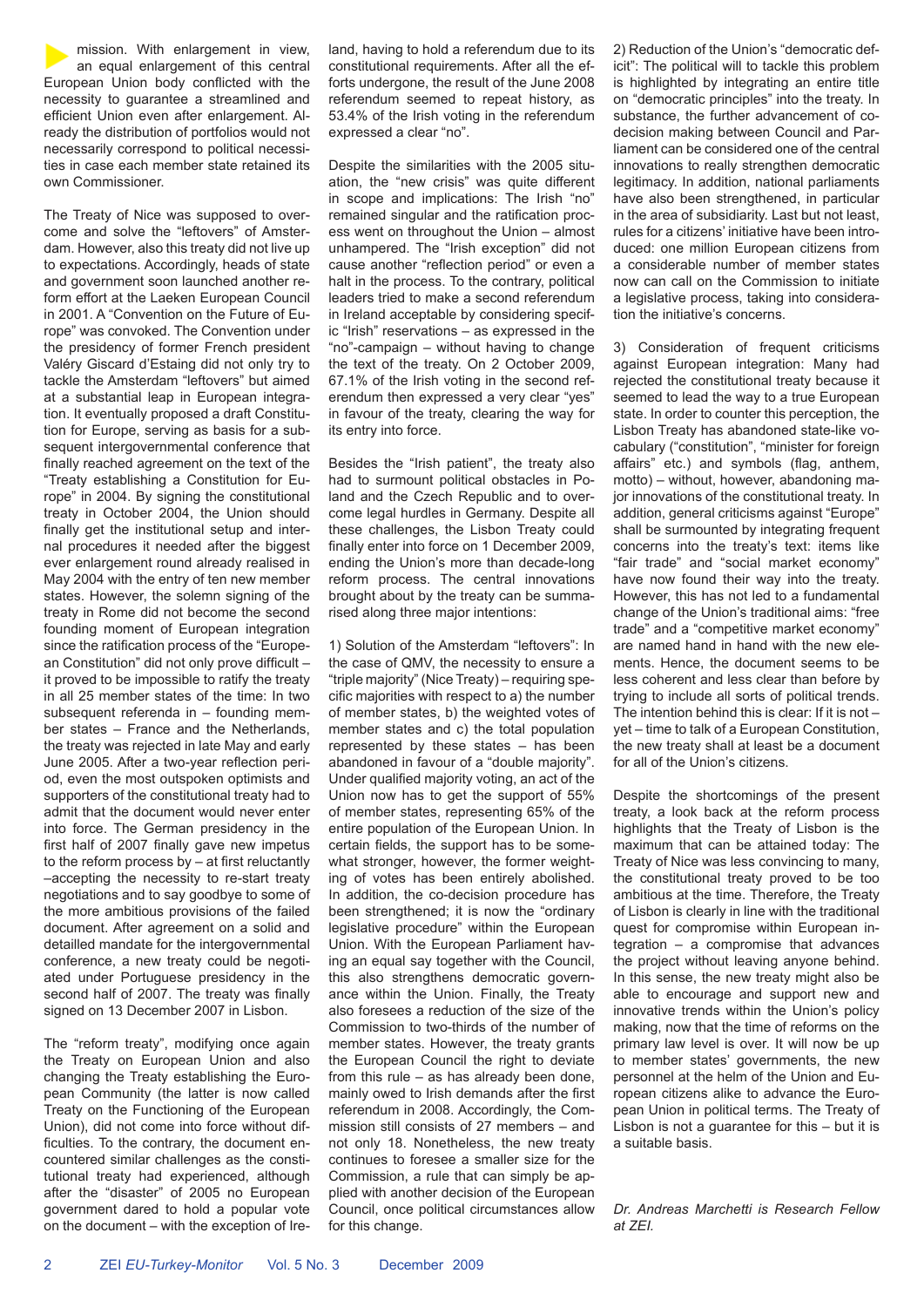### TREATY IMPLICATIONS FOR NEIGHBOURS AND CANDIDATES

#### Wiebke Drescher

On 1 December 2009, the Lisbon Treaty finally entered into force. The long period of difficult discussions and negotiations on the future of the Union's institutional and legal setup has been officially concluded – for the time being. The Lisbon Treaty, designed as "reform treaty" of former primary law, is in clear continuity to previous treaties. Nonetheless, with its new treaty, the EU also acknowledges more explicitly than ever before that is has changed from a mere economic community to a political Union, based on common values and goals. This is owed to its recent development but also to the fact that the new primary law has a second source of inspiration: the Constitutional Treaty that was rejected in two referenda in the Netherlands and in France in 2005. In contrast to this predecessor that never entered into force, it is less ambitious and does completely without state-like elements (e.g. no articles on a European anthem, flag or the like). Its supporters point to improvements in decision-making, in democratic governance and in Europe's foreign policy potential. Despite these innovations, critics still see the Union as a mainly elite-driven project that continues to be too far away from its citizens.

Focusing particularly on its foreign policy provisions, the Lisbon Treaty offers new as well as *modified* foreign policy approaches that are worth considering. In particular, there have been changes regarding the classic enlargement instrument and a new and unprecedented emphasis on the Union's relations with bordering third countries.

The enlargement process is said to be the European Union's "most successful foreign policy instrument"1 . European countries applying for membership have to adapt and alter their own legislation in various policy fields in order to eventually become part of the Union. So far, the concrete prospect of accession has proven to serve as *the* "golden carrot" for reform: In the past, countries wishing to join have undergone substantial and sometimes painful reforms to eventually be allowed to join the EU. Countries implied had been in the direct neighbourhood of the Union, ensuring a sort of organic enlargement, also coherent under geographical considerations.

Yet, at the beginning of the 21st century, the EU developed an additional policy to govern relations with bordering countries. This new approach labelled European Neighbourhood Policy (ENP) was to improve the bilateral cooperation between the EU and the respective neighbouring countries. At the same time, it was developed as an approach distinct from the classic foreign policy tool for countries bordering the EU, namely the enlargement instrument.

Certainly, there have always been different foreign policy approaches towards the Union's direct neighbours compared to relations with other third countries. Still, the development of the new policy instrument of ENP has been encouraged by two different but interrelated trends:

First, EU member states increasingly feared to put into question the Union's ability to function with additional enlargements. At present, the EU already is made up of 27 member states. Even back in 1993, with just twelve members constituting the newly founded European Union, the Copenhagen European Council emphasised the importance of the internal functioning of the Union. Since then, the preoccupation with the Union's "absorption capacity" has been advanced at different occasions. At the same time, more and more member states have stated a more or less explicit *enlargement fatigue*, emphasising the necessity to consolidate the Union internally before growing in size. Hence, the new foreign policy instrument for (European) bordering countries was expected to serve as a substitute to enlargement policy by at the same time producing comparable results on the transformative agenda of the Union. The "golden carrot" of full membership was to be transformed into a "silver carrot" – within the ENP almost everything continues to be (at least formally) on offer, with the slight but important exception as phrased originally by Romano Prodi: "everything but institutions".

Second, in the aftermath of ending the artificial separation of Europe in the early 1990s and eastern enlargement in 2004 and 2007, the EU was forced to develop a more comprehensive foreign policy approach that took into consideration its grown international – and geopolitical – weight. In this context, the European Security Strategy (ESS) of 2003 named several (new) threats or challenges the EU was likely to face in the 21st century (e.g. terrorism, illegal migration, environmental pollution). The ESS identified several ways to live up to increased expectations on Europe's responsibilities in the world after the Cold War. In parallel, in a more and more fluid security environment, enhanced co-operation between the (enlarged) EU and its (new) neighbours became a European preoccupation. In addition, such an approach was deemed to be beneficial for both partners in terms of trade, technical and economic progress and exchange.

The Lisbon Treaty integrates these changes and developments into primary law, thereby granting them a solid and fundamental foundation. At the same time, the treaty also advances some changes regarding the concrete or potential implications for neighbours and candidate countries in comparison to the course of former European Union policy in both fields.

First, the treaty establishes a completely new article for the Union's relations towards its neighbouring countries. This new article 8 TEU states in its first paragraph that "[t]he Union shall develop a special relationship with neighbouring countries, aiming to establish an area of prosperity and good neighbourliness, founded on the values of the Union and characterized by close and peaceful relations based on cooperation." Although this emphasis on neighbours within the treaties is unprecedented, there has already been a solid legal basis for relations between the Union and third countries in general in the TEC Nice. Article 310 TEC Nice mentioned that the Community and third countries or other international organisations could conclude agreements that are based on the procedure described in article 308 TEC Nice. In addition, there were several other articles that regulated these relations. However, the Constitutional Treaty introduced an independent article for neighbouring countries, an article, the Lisbon Treaty integrated completely. With regard to the already given legal basis for relations with third countries, the purpose of the article on neighbours seems to be rather political: on the one hand, the Union emphasises the importance of its relations towards its direct neighbours; on the other hand, it establishes an alternative to the classic enlargement policy. By doing so, it highlights its intention to focus more on the ENP in the future. The article is one way among others to again upgrade its new foreign policy tool. Despite these efforts, many of the countries addressed have frequently compared the ENP with enlargement policy. By doing so, they concluded that the ENP was less interesting and supportive than the classic enlargement instrument because of a decreased offer.

However, the constantly constructed connection between enlargement policy and ENP is not only owed to neighbour's perceptions. It rather has taken its course when the ENP was first developed. At the time, the ENP concept was primarily developed in the Commission's Directorate General responsible for enlargement. Only at a later stage, it was shifted to the Commissioner responsible for foreign relations. Thus, the vocabulary used in official documents  $-$  on ENP *and* on enlargement – has often been the same. Even though the Union has tried to separate these two policies ever since, it has created – rather unintentionally – a net connectedness between the two. Even the goals of the two instruments are rather similar (e.g. participation in the internal market in the case of accession, a stake in the internal market in ENP).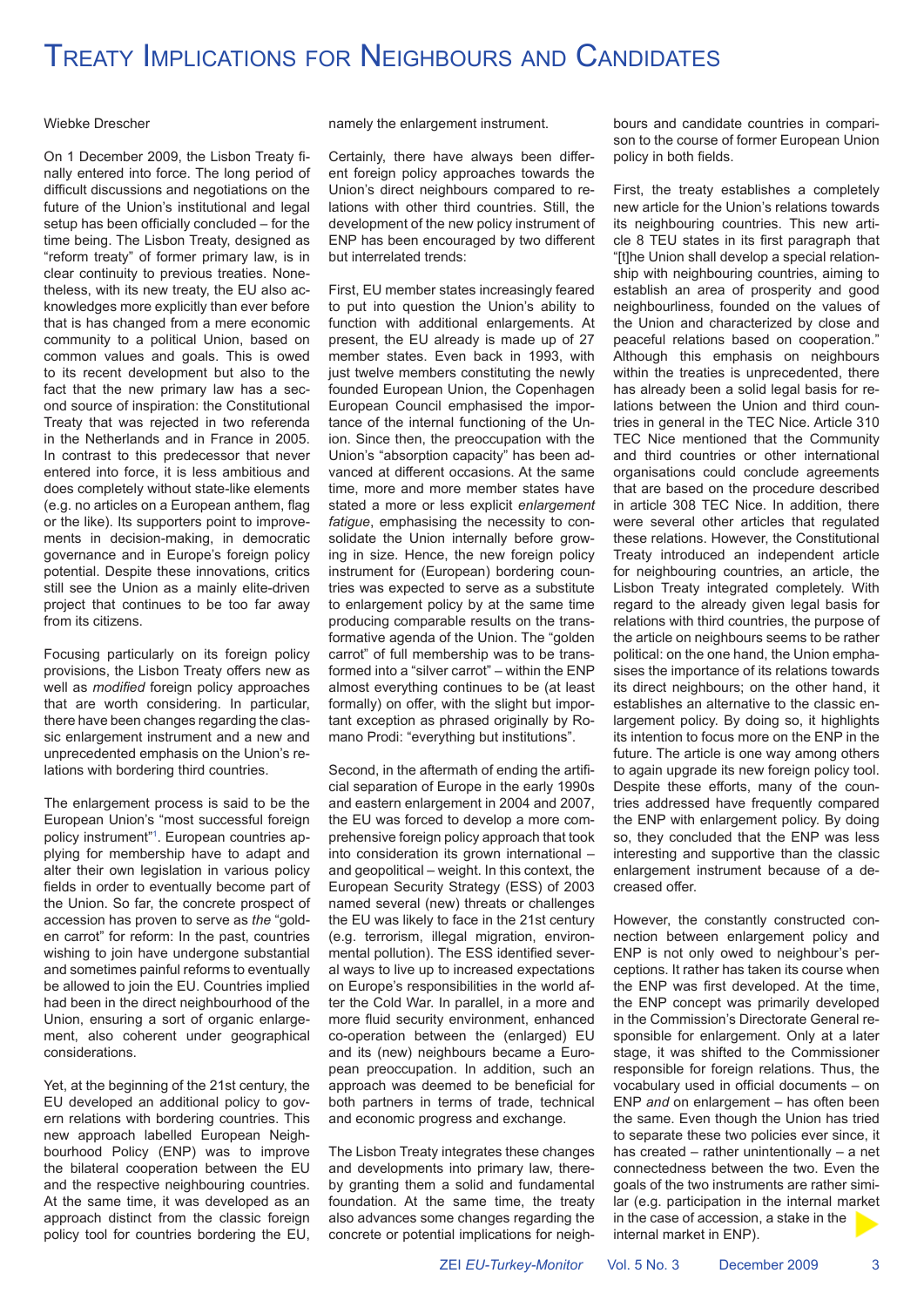Second, contrary to the composition of the Constitutional Treaty, the order of articles in the Lisbon Treaty is quite different: In the Constitutional Treaty, the conditions and implications for "Union membership" (Title IX) directly followed "The Union and its neighbours" (Title VIII). In the Lisbon Treaty, however, the article on the Union's relations with its neighbouring countries features at the beginning of the treaty ("Common Provisions") while the provisions relevant for applicant and candidate countries can be found at the end ("Final Provisions"). Certainly, a treaty's composition is legally irrelevant. Nevertheless, it is structured along a certain logic in order to make it a transparent and understandable document. In this context, the "separation" of the neighbourhood article (art. 8 TEU) and the enlargement article (art. 49 TEU) in the Treaty of Lisbon evidently hints at the Union's intention to keep these two foreign policy tools – although they are closely related – separate and distinct.

Third, the requirements to fulfil in order to become member of the Union have been slightly increased. This is not all too obvious at first sight. However, the article on membership has been amended: one word has been replaced and two phrases have been added that might have a considerable impact on future accession talks. The Treaty of Nice still stated that "[a]ny European state which respects the principles set out in Article 6(1) may apply to become a member of the Union." After the Lisbon Treaty any European state interested in joining the Union has to respect the "values" of the Union. Moreover, it is now "committed to promoting them" and may then "apply to become a member of the Union". Finally, a new sentence is added: "The conditions of eligibility agreed upon by the European Council shall be taken into account." The substitution of the word "principles" by "values" is a rather logical change in light of the Union's development from a mere economic project to a more and more political project. This is linguistically underlined by using more "politicised" vocabulary. The other additions, however, can be seen as a clear signal of the EU towards (future) candidate countries. Now, countries applying for membership not only have to *respect* but already to *promote* the common values of the Union. Furthermore, they have to fulfil the so-called Copenhagen criteria  $-$  and any other additional criteria the European Council might formulate – as highlighted by the additional sentence. Hence, accession to the EU could become even more difficult. The idea behind all this is striking: While increasing the hurdles to become a full member of the Union, the EU upgrades its foreign policy tool for bordering (European) countries, i.e. the ENP. ENP certainly also offers close co-operation, however, eventual co-operation is offered on a lower level and is strictly separated from any membership aspiration. In sum, all this hints at a subsequent phasing out of enlargement as European policy.

Yet, *final* decisions on the future of the Un-

ion's enlargement and neighbourhood policies have not even been made with the new treaty. Current discussions see the ENP to come closer to enlargement yet again. For the past five years, Commissioner Benita Ferrero-Waldner has been responsible for the ENP together with external affairs in general, although the ENP was – as mentioned above – originally developed in the field of enlargement. The newly created position of a High Representative of the Union for Foreign Affairs and Security Policy (the former Mr. CFSP) is naturally also responsible for neighbourhood policy. However, in the designated Commission for the years to come, Czech Commissioner Štefan Füle will be responsible for the ENP as well as for the classic enlargement policy. It is more than difficult to understand the reasons for this shift. Nevertheless, some neighbouring countries with rather outspoken "European aspirations" may appreciate this shift that allows them to be summed up within a pool of ENP countries *and* candidate countries (e.g. Ukraine) while others have to fear to be left aside once more, despite the efforts already undertaken (e.g. Turkey).

1) Commission of the European Communities: Wider Europe – Neighbourhood: A new Framework for Relations with our Eastern and Southern Neighbours, COM(2003) 104 final, Brussels, 11 March 2003, p. 5, http://ec.europa.eu/world/enp/pdf/com03\_104\_en.pdf [1 December 2009].

*Wiebke Drescher is Research Fellow at the Center for European Integration Studies (ZEI).*

| <b>Schriften des</b><br>Zentrum für Europäische Integrationsforschung<br><b>Center for European Integration Studies</b><br>Andreas Marchetti/Claire Demesmay (Hrsg.)<br>Der Vertrag von Lissabon<br><b>Analyse und Bewertung</b><br>in Zusammenarheit mit |  |  |  |  |
|-----------------------------------------------------------------------------------------------------------------------------------------------------------------------------------------------------------------------------------------------------------|--|--|--|--|
|                                                                                                                                                                                                                                                           |  |  |  |  |
|                                                                                                                                                                                                                                                           |  |  |  |  |
|                                                                                                                                                                                                                                                           |  |  |  |  |
|                                                                                                                                                                                                                                                           |  |  |  |  |
|                                                                                                                                                                                                                                                           |  |  |  |  |
| <b>Nomos</b>                                                                                                                                                                                                                                              |  |  |  |  |

Andreas Marchetti/Claire Demesmay (eds.): Der Vertrag von Lissabon: Analyse und Bewertung, Schriften des Zentrum für Europäische Integrationsforschung (ZEI), Vol. 71, Baden-Baden: Nomos, 289 pages, 2010, ISBN 978-3- 8329-3676-1.

The Treaty of Lisbon concludes the European Union's long process of internal reforms. Coordinated by ZEI Fellow Dr. Andreas Marchetti, an interdisciplinary ZEI group of authors analyzes the Treaty along the structure of the new EU-Treaty. The publications, edited in cooperation with the Institut français des relations internationales (Ifri) in Paris, combine views from political science, law and economics. In addition to the interpretation of the Treaty provisions with regard to the evolution of the European Union and its policies, the authors evaluate the Treaty in comparison to the Treaty of Nice as legal reference point and the failed European Constitution as political orientation. From an integrationist perspective it can be concluded in many cases that the Treaty of Lisbon offers more than the Treaty of Nice but less than the constitutional Treaty. However, in a considerable number of cases, the situation is quite different. All in all, the authors design a differentiated picture of the new Treaty, albeit ambivalent at times.



Claire Demesmay/Andreas Marchetti (eds.): Le Traité de Lisbonne en discussion: quels fondements pour l'Europe?, Note de l'Ifri 60, Paris: Ifri, 141 pages, 2009, ISBN 978-86592-374-8.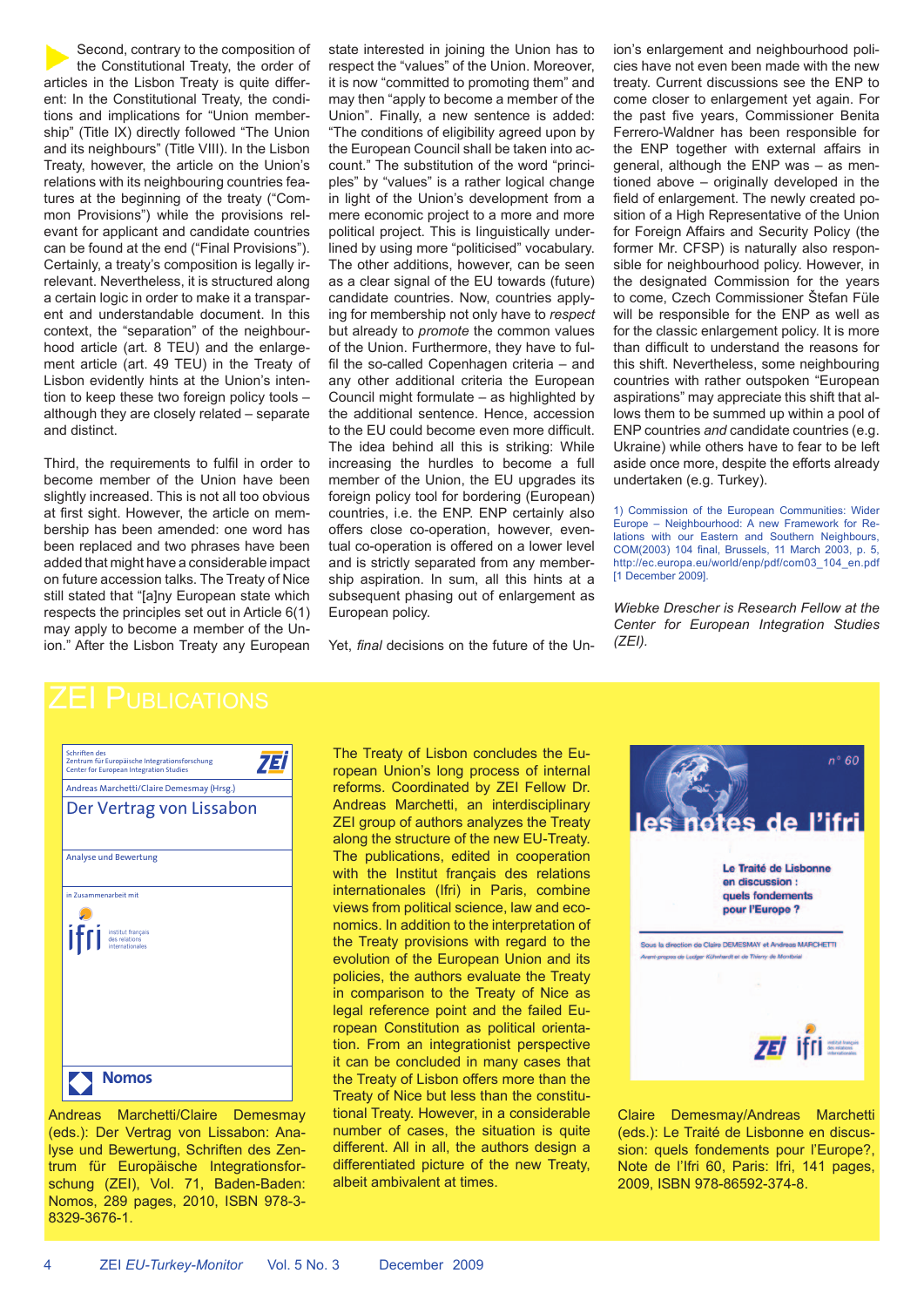### TURKEY AND THE EU A common destiny after Lisbon?

### Ercan Atak

More than fifty years have passed since the signing of the Treaties of Rome. Almost the same time has elapsed since the start of close and structured relations between Turkey and the European Economic Community. At first, western European economic integration mainly aimed at Europeans helping themselves to overcome the severe impact of World War II and to prevent a renewal of hostilities between western European countries. Economic cooperation was seen as the key to peace, security and development. Along the line of this reasoning, Turkey was perceived as a natural stakeholder in the process, having been a late ally in World War II and being in a front position vis-à-vis the Soviet Union, more and more perceived as a threat. Accordingly, Turkey became a member of western international organisations such as NATO or the Council of Europe. As a rather natural consequence, Turkey also applied for membership in the European Economic Community in 1959 – at the same time as Greece

The process first seemed to pursue this path of increased western integration: The Ankara agreement was signed in 1963, applying protocols were prepared, and lists of goods subject to trade liberalisation between the parties were established. A clear perspective to "full" membership seemed at hand.

However, the 1970s proved to be difficult for the two parties and their bilateral relationship. Political and economic crises negatively affected Turkish-European interactions in these years, slowing down the initial momentum in the relationship, eventually even leading to a halt. The political indecisiveness and short-sightedness presented by the Turkish governments of that time proved to be detrimental for the country's future. Even worse for Turkey, the European Community began to transform into a more important international actor with the transition to the Single Market toward the end of 1980s. As a consequence, Turkey had to start the process all over again, whereas its southern European competitor, Greece, had already become a member of the European Community in 1981. These developments made Turkey's membership ambitions technically and politically extremely demanding: technically, because of growing Single Market related legislation that needed to be implemented *prior* to any accession; politically because of a rather opposing stance to Turkish membership within the Community. In addition, the end of the bipolar world order had diminished the importance of Turkey for the "free world": There was no longer a need

to recruit "friends" and to integrate them in the own bloc in order to face the potential expansion of a dictatorial enemy.

The rest of the story after this breaking point is widely known: a story of a country trying hard to become part of the EU, despite growing doubts if this is still possible. This ambiguous situation has already become part of our daily lives. It is no longer a natural process that has a beginning as well as an end. It has by now become rather unhistorical and thereby unnatural because most of the circumstances favouring Turkish membership in the beginning of the Community have changed, changing the nature of political actors, political logic and strategy, in short: everything has changed – for the worse of Turkey's ambitions.

Now, with the entry into force of the Lisbon Treaty, the EU has entered a consolidation period. It seems more eager than ever to avoid any additional complications in the pursuit of European politics. Enlargement, having had a large share in public debates and political reality in Europe over the past fifteen years, has evidently proven *too successful*: The Union enlarged massively, feeling no longer capable to "absorb" many more new members in the near future. Reluctance is especially high with respect to Turkey, a country with considerable population and a vibrant economy. Bearing in mind this reluctance, even the evident *innovations* put into effect with the Lisbon Treaty do not necessarily favour Turkey's case:

- *More qualified majority voting (QMV) in the Council of Ministers:* Turkey's membership would imply a major say of Turkey in the decision making procedures of the EU because of the size of its population. More politically speaking, Turkey would occupy a place among the major European powers and have the potential to influence every policy. every political strategy and thereby the future direction of the EU. Not many EU member states are ready to see and accept Turkey in such a position.
- *Increased involvement of the European Parliament in the legislative process through extended co-decision with the Council of Ministers*: What holds true for the considerations concerning QMV also holds true for the increased weight of the European Parliament. Turkish MEPs would have a major say in EU politics. But European reservations are less owed to a general opposition to immigration, problems to socially integrate immigrants and a general "Islamophobia" than to power considerations within the vulnerable equilibrium of power within the Union's

present structure.

*• The elimination of the pillar system, the creation of a long-term President of the European Council and a High Representative of the Union for Foreign Affairs and Security Policy together with an External Action Service are to strengthen the Union's international profile:* Turkey, being a country neighbouring one of the most conflict-ridden regions of the world, has considerable regional ambitions itself. Therefore, Turkey and the EU present themselves as competitors rather than partners in international geostrategic and political affairs.

This background and the described implications of Turkish membership explain the endurance of those offering Turkey a "privileged partnership" as an alternative to full membership. However, Turkey has constantly underlined that it will not accept any option other than full membership. With rigidity on both sides, any constructive approach to advance bilateral relations seems to be blocked at present. As a result, even under the most favourable circumstances and even under the Lisbon Treaty, Turkey will definitely need to wait for another long period to join the EU. Considering the problematic ratification process of the Lisbon Treaty and taking into consideration the particular opposition to Turkish membership within the Union, it is not difficult to imagine what kind of odyssey an eventual accession treaty would have to undergo! For this process to be concluded successfully, the European Union, its member states and Turkey would surely need a major stimulus, which is non-existent today. Time is currently not playing for Turkey. With the economic and financial crisis also challenging Turkey, Turkey might want to follow the EU at this point and also enter a consolidation period before resuming to pursue its membership ambitions.

*Ercan Atak is Doctoral Researcher at the Freie Universität Berlin.*

Meredith Tunick: Promoting Innovation in the European Union. On the Development of Sound Competition and Industrial Policies, ZEI Discussion Paper, C 191/2009.

Frank Decker/Jared Sonnicksen: The Direct Election of the Commission President. A Presidential Approach to Democratising the European Union, ZEI Discussion Paper, C 192/2009.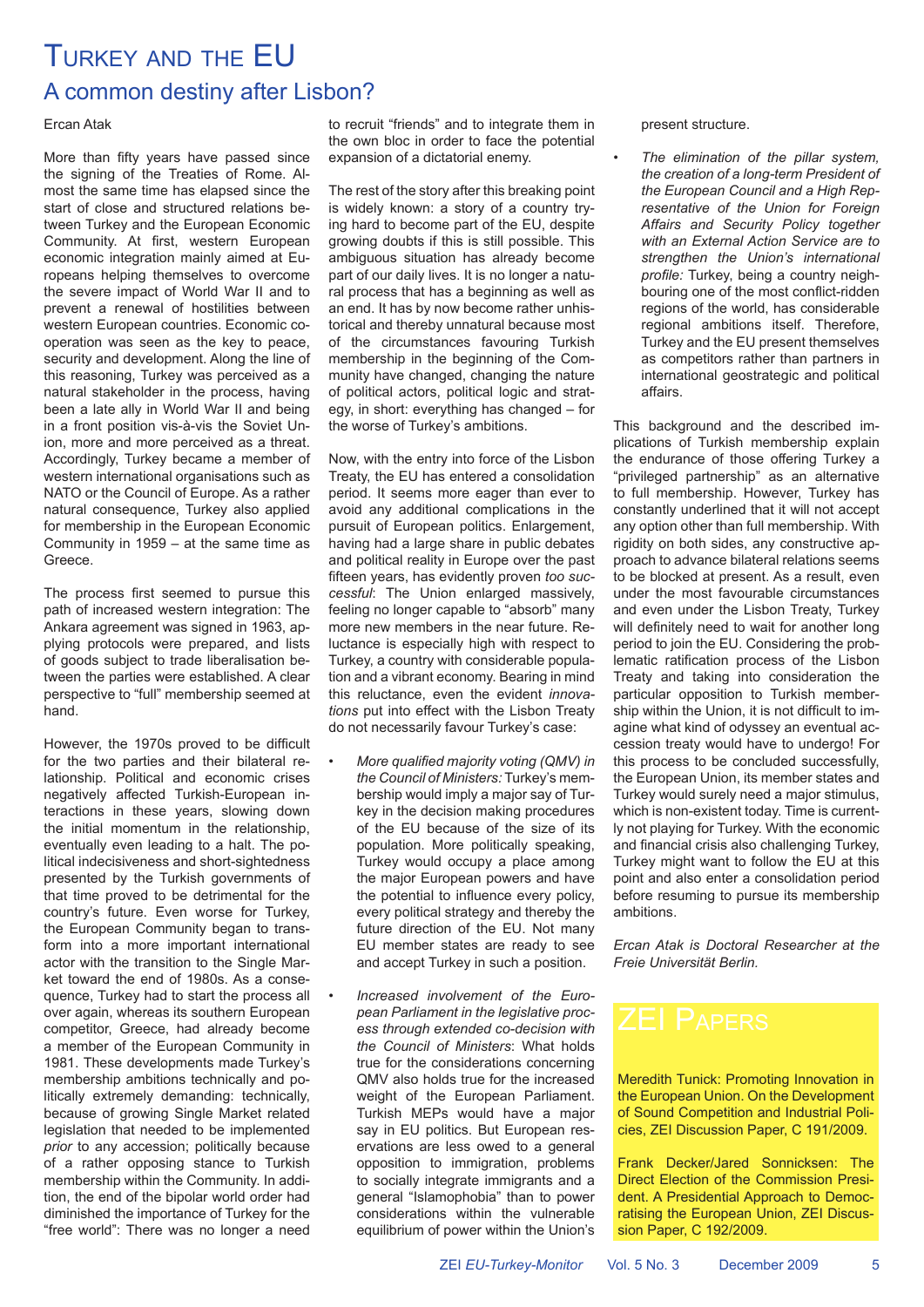# THE EU AND THE CYPRUS CONUNDRUM

### Ludger Kühnhardt

Since 2004, the Cyprus conundrum is right at the heart of Europe. Here, the EU's geostrategic undecided-ness has encountered and re-enforced the most interlocked dichotomy possible: While the Republic of Cyprus has become a member of the European Union, the quest of the Turkish Cypriots to implement the Annan Plan was rejected by the Greek Cypriots in the name of their European perspective. The European Union could only overcome the selfimposed impasse by creating symmetric relations with all parties to the conflict  $-$  that is by accepting Turkey as an EU member. But as long as many in the EU are hoping that EU membership negotiations with Turkey will not lead to membership, the EU cannot expect Turkey to hope that moving on Cyprus will lead to a better reputation or even to faster EU membership. As long as the Republic of Cyprus can insist on unanimity in EU foreign policy-making, the EU as a whole can hardly become an honest broker in the process of resolving the Cyprus issue. And yet, in past years, the European Union has moved more than anybody else – but only into one direction and without achieving what was defined as the prospect of this move: the resolution of the Cyprus problem. One conclusion is evident: As long as moving fast will be understood as the best way to losing much, the opposite behaviour will be rewarded: moving slowly as the best strategy to lose little.

While in the Middle East, the European Union can project itself as an honest broker and mediator, on Cyprus the EU is party on the side of one of the key players. This constitutes a fundamentally different constellation for the EU. As mediator, the EU can balance between sticks and carrots: It can activate incentives and resort, if necessary, to threats. As party to a conflict, the European Union has only one choice: It must apply its normative system of inner-EU multilateralism without having the clouts of projecting the necessary power to either the outside parties in the conflict or the party in the conflict which is a member of the EU. Cyprus is the one dilemma the EU has intentionally aggravated by accepting the EU membership of the Republic of Cyprus.

The idea that EU membership of the Republic of Cyprus would eventually lead to the re-unification of the island and the subsequent membership of Turkey has failed, at least for now. Alternative strategies have not been tested either: Could Turkey join the EU without an earlier solution to the Cyprus issue? The conflict in Northern Ireland may include some insights for those advocating this strategy. The United Kingdom and the Republic of Ireland both joined the European Economic Community in 1973 without a prior solution of the Northern Ireland conflict. Borders were never ever rearranged on the British Isles and the Northern Ireland conflict was never brought closer to a solution due to the EU membership of any of the two countries involved. Eventually, American mediations were essential to bring about the Good Friday Agreement in 1998. The issue of re-drawing borders was replaced by focussing on an inclusive political regime in Belfast. Both the United Kingdom and the Republic of Ireland can live with this situation which does not affect their respective EU membership either.

As for the role of the EU in Cyprus, here is the paradox: The EU as an outsider might be accepted as a strategic player in the Middle East but it is obviously incapable of resolving a substantial normative and strategic problem which involves one of its member states and one of its candidate partners. At least for now, it would be futile to hope for a solution to the Cyprus conflict as a function of EU membership negotiations with Turkey. Turkey may refuse to accept any un-proportional move and the Republic of Cyprus may veto any move that it deems insufficient. The EU as a whole is not in the position to impose its normative philosophy on Turkey as long as its strategic interests can be vetoed by the Republic of Cyprus. Generally speaking, the European Union has not reconciled the experience of a normative and multilateral power with the ambition to play a strong role among strategic powers that do not comply with EU norms and concepts of multilateral cooperation. For the time being, it seems as if a solution to the Cyprus question requires additional outside actors beyond the European Union, no matter its increasing global presence. But in the past, the European Union has often been good enough to surprise even the biggest sceptics. Who knows what this entails for the future of the Eastern Mediterranean.

*Prof. Dr. Ludger Kühnhardt is Director at the Center for European Integration Studies (ZEI) and Professor of Political Science at the University of Bonn.*

### **CHRONOLOGY**

compiled by Volkan Altintas

**13 July 2009:** Turkey and the EU sign the transit agreement for the Nabucco gas pipeline. With Nabucco, the EU aims at reducing its dependence on Russia.

**14 July 2009:** Jerzy Buzek is elected President of the European Parliament.

**10 October 2009:** Turkey and Armenia sign an agreement on diplomatic relations and the opening of borders.

**14 October 2009:** The European Commission adopts its annual strategy on enlargement. The Commission underlines the progress made in financially and economically difficult times.

**19 October 2009:** The European Council elects its first full-time president, Belgian Prime Minister Herman van Rompuy.

**27 October 2009:** European Commission president José Manuel Barroso confirms that Czech EU commissioner Stefan Füle receives the enlargement portfolio.

**1 December 2009:** The Lisbon Treaty enters into force.

**11 December 2009:** The Democratic Society Party (DTP) is closed by Turkey's Constitutional Court. Ahmet Türk, leader of the party, and MP Aysel Tuğluk lose their status as deputies and are banned from politics for five years, along with other members of the party.

**21 December 2009:** Chapter 27 on environment is opened for negotiations.

*Volkan Altintas is Junior Fellow at ZEI.*

Aschot L. Manutscharjan: Der Berg-Karabach-Konflikt nach der Unabhängigkeit des Kosovo, ZEI Discussion Paper, C 193/2009.

Wiebke Drescher: The Eastern Partnership and Ukraine. New Label – Old Products?, ZEI Discussion Paper, C 194/2009.

Ludger Kühnhardt/Tilman Mayer (eds.): Die Gestaltung der Globalität. Neue Anfragen an die Geisteswissenschaften, ZEI Discussion Paper, C 195/2009.

Ina Hommers: Die Migrationspolitik der EU. Herausforderung zwischen nationaler Selbstbestimmung und europäischer Konvergenz, ZEI Discussion Paper, C 196/2009.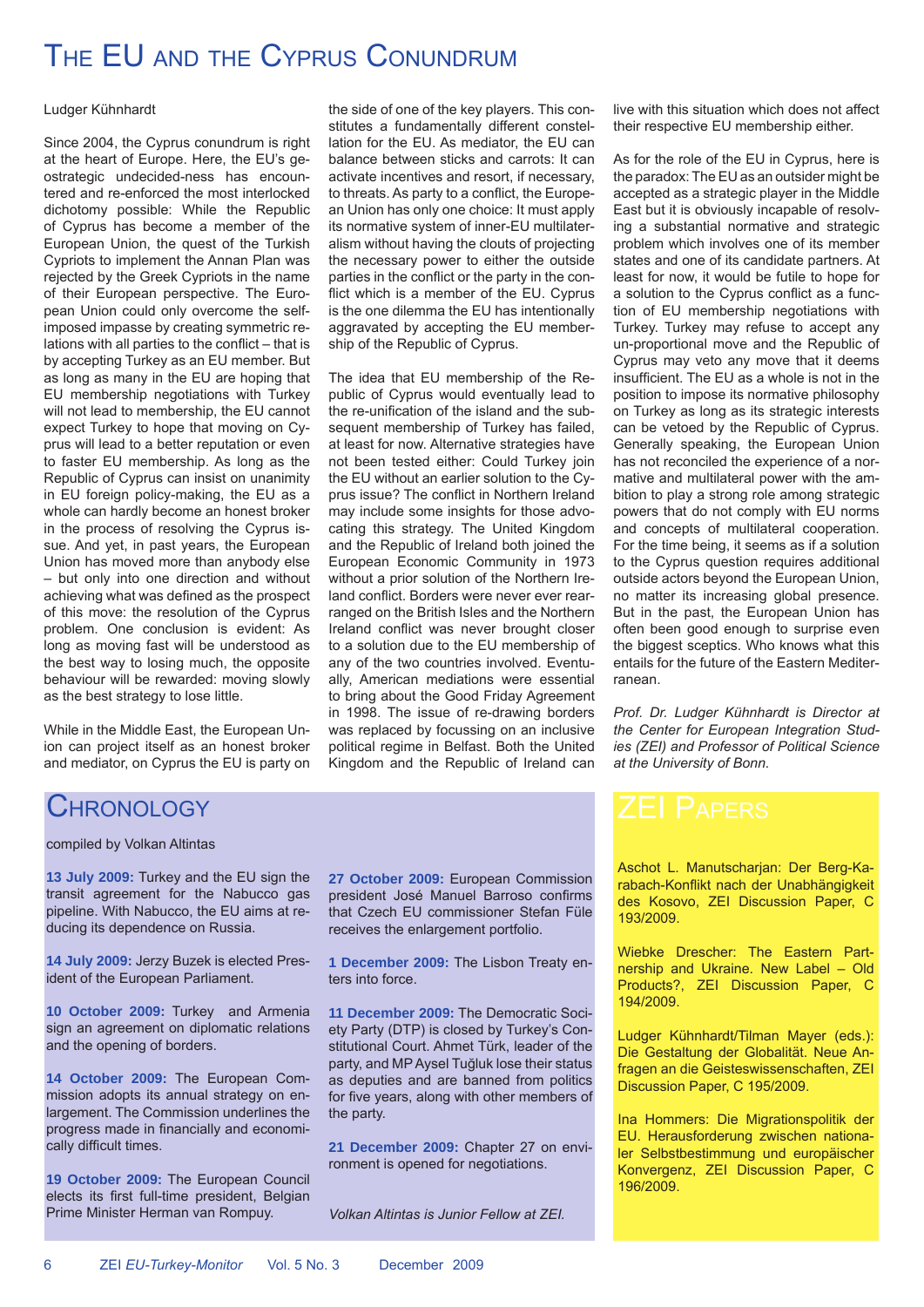## **THREE QUESTIONS** to Egemen Bağış, Minister for EU Affairs and Chief Negotiator

With the Treaty of Lisbon, the EU has finally put in place some substantial institutional reforms, making the enlarged Union more capable to act. In which way will the new treaty provisions have an impact on the future conduct of EU-Turkey relations?

The Lisbon Treaty is expected to make the functioning of the EU more democratic, more transparent and more efficient, in order to be better equipped to deal with challenges and opportunities of the 21st century. The Treaty also enables the Union to become a coherent and powerful actor in foreign and security policy. This will be the case especially with the appointment of a new High Representative for Foreign Affairs and Security Policy and a full-time President of the European Council.

The Lisbon Treaty also sets out the nature,

#### basic structure, values and objectives of the European Union. According to the Treaty, the Union's values are respect for human dignity, freedom, democracy, respect for human rights, including the rights of persons belonging to minorities in a society in which pluralism, non-discrimination, tolerance, justice, solidarity and equality between men and women prevail. This issue is important in the sense that the emphasis of such values falsifies those who claim that the European Union is a "Christian Club".

The European Union, after putting its house in order, will function faster and better with increased problem-solving and policy-shaping capacity, and would be better equipped to integrate Turkey.

Secondly, as a candidate for global actorness, the EU will be in a position to better

### CURRENT NEGOTIATING STATUS

#### *No. Title of Chapter*

| 1              | Free movement of goods                                     |                          |
|----------------|------------------------------------------------------------|--------------------------|
| $\overline{2}$ | Freedom of movement for workers                            |                          |
| 3              | Right of establishment and freedom to provide services     |                          |
| 4              | Free movement of capital                                   |                          |
| 5              | Public procurement                                         |                          |
| 6              | Company law                                                |                          |
| 7              | Intellectual property law                                  |                          |
| 8              | Competition policy                                         |                          |
| 9              | <b>Financial services</b>                                  |                          |
| 10             | Information society and media                              |                          |
| 11             | Agriculture and rural development                          |                          |
| 12             | Food safety, veterinary and phytosanitary policy           |                          |
| 13             | <b>Fisheries</b>                                           |                          |
| 14             | <b>Transport policy</b>                                    | <b>OCCOOOOOOOOO</b>      |
| 15             | Energy                                                     |                          |
| 16             | <b>Taxation</b>                                            |                          |
| 17             | Economic and monetary policy                               |                          |
| 18             | <b>Statistics</b>                                          |                          |
| 19             | Social policy and employment                               |                          |
| 20             | Enterprise and industrial policy                           |                          |
| 21             | Trans-European networks                                    |                          |
| 22             | Regional policy and coordination of structural instruments |                          |
| 23             | Judiciary and fundamental rights                           |                          |
| 24             | Justice, freedom and security                              |                          |
| 25             | Science and research                                       |                          |
| 26             | <b>Education and culture</b>                               |                          |
| 27             | Environment                                                |                          |
| 28             | Consumer and health protection                             |                          |
| 29             | Customs union                                              |                          |
| 30             | <b>External relations</b>                                  |                          |
| 31             | Foreign, security and defence policy                       |                          |
| 32             | <b>Financial control</b>                                   |                          |
| 33             | Financial and budgetary provisions                         |                          |
| 34             | Institutions                                               |                          |
| 35             | Other issues                                               |                          |
|                | Legend: not yet opened<br>(O) suspended                    |                          |
|                | opened                                                     |                          |
|                | provisionally closed                                       | Data as of December 2009 |
|                |                                                            |                          |

understand the contributions and traits of an EU member Turkey as a key to meet the challenges that we face such as overcoming the global economic crisis, securing energy supplies and routes, combating illegal immigration or organized crime or terrorism.

Therefore, Turkey welcomes the coming into force of the Lisbon Treaty since it will assist shaping a better Union for the future, a Union within which Turkey will become an indispensible element and member.

The revised Article 49 of the Treaty on European Union stipulates that "Any European State which respects the values referred to in Article 2 and is committed to promoting them may apply to become a member of the Union." I would like to underline that a value-based Union as stated in the Lisbon Treaty is the Union that Turkey wishes to join, since all those values are also embraced by the Turkish people. Once it becomes a member, Turkey will be a driving force within the Union to promote those values.

A new provision is inserted into the Treaty on European Union as far as the accession of new Member States are concerned, regarding "the conditions of eligibility agreed upon by the European Council" to be taken into account while assessing the accession of a European country. Those conditions of eligibility are basically the Copenhagen criteria as elaborated within the context of the experiences of the EU regarding enlargement. This provision means that the Copenhagen criteria have been incorporated into the Treaties. Turkey continues to fulfill the Copenhagen political criteria sufficiently, while stepping up its efforts to improve its legislation and implementation in that field. The efforts for the fulfillment of the economic and acquis criteria have been an ongoing, dynamic process as well. In that regard, we do not expect any difficulties for the accession of Turkey following those Lisbon Treaty amendments.

The European Union has now a full-time president and a more powerful High Representative for foreign affairs and security policy. What do you expect from the new personalities at the helm of the Union?

During the EU Summit on 19 November, EU leaders have come to an agreement on assigning the Conservative Prime Minister of Belgium Herman Van Rompuy as the President of the EU Council. On the other hand, as the High Representative of the Union for Foreign Affairs and Security Policy, a British Socialist, Catherine Ashton, has

been appointed. These selections are